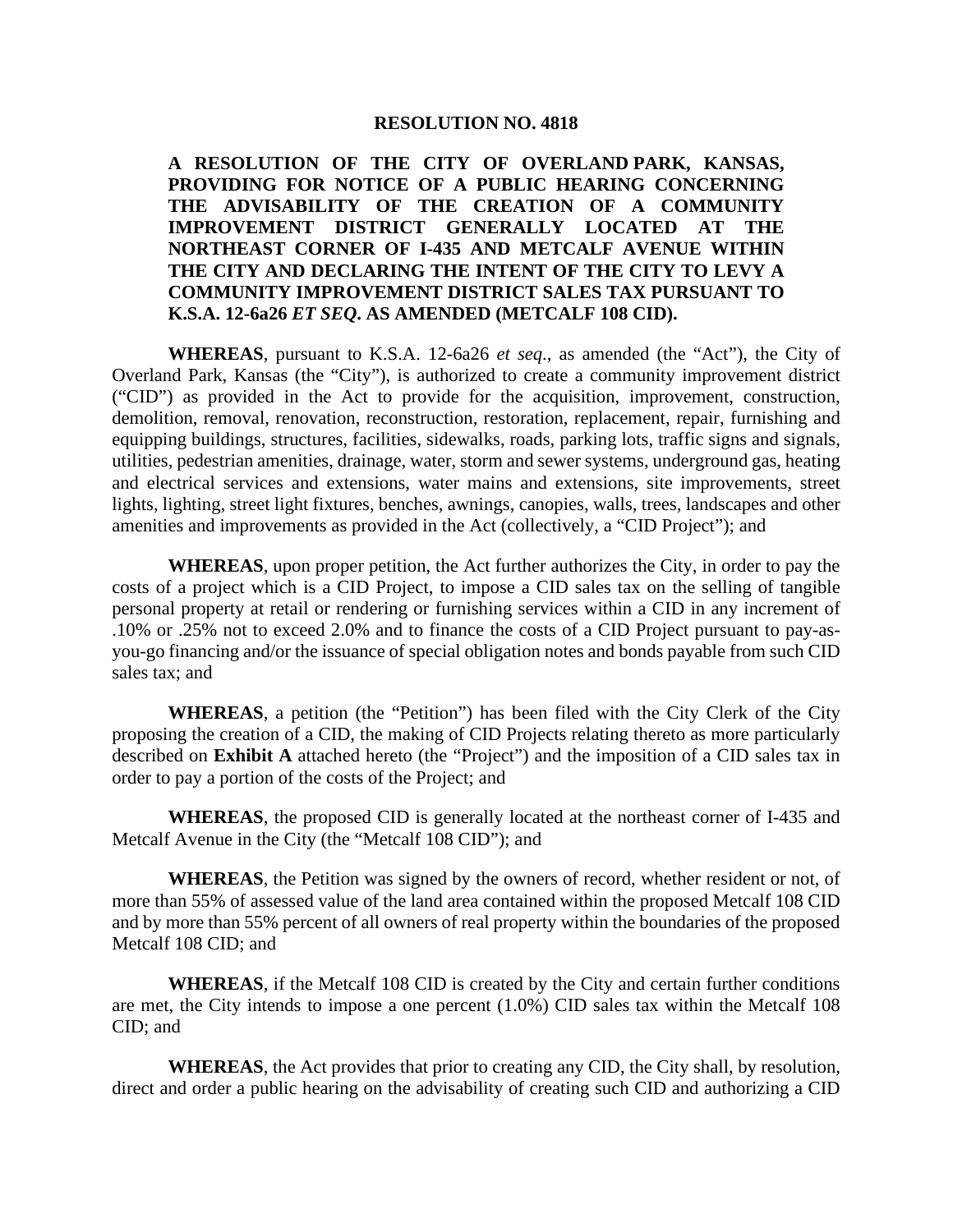Project therein and the intent of the City to levy a CID sales tax within such district and shall give notice of said public hearing in accordance with the Act;

## **NOW, THEREFORE, BE IT RESOLVED BY THE GOVERNING BODY OF THE CITY OF OVERLAND PARK, KANSAS, AS FOLLOWS:**

1. Notice is hereby given that a public hearing to consider the advisability of the creation by the City of the proposed Metcalf 108 CID and the imposition by the City of a one percent (1.0%) CID sales tax within the proposed Metcalf 108 CID shall be held at the Overland Park City Hall, 8500 Santa Fe Drive, Overland Park, Kansas, on July 11, 2022, at 7:30 p.m., Central Time (or as soon thereafter as is practical).

2. The general nature of the proposed Project to be completed within the proposed Metcalf 108 CID is set forth in **Exhibit A** attached hereto and incorporated herein by reference.

3. The estimated cost of the Metcalf 108 CID Project is \$1,054,955.

4. The Project within the proposed Metcalf 108 CID will be financed on a pay-as-yougo basis payable from revenues received from the imposition of a one percent (1.0%) CID sales tax on the selling of tangible personal property at retail or rendering or furnishing of taxable services taxable pursuant to the provisions of the Kansas retailer's sales tax act within the proposed Metcalf 108 CID. No special assessments will be levied pursuant to the Act to finance the Project.

5. A map generally outlining the boundaries of the proposed Metcalf 108 CID is attached hereto as **Exhibit B** and incorporated herein by reference. A legal description of the proposed Metcalf 108 CID is set forth in **Exhibit C** attached hereto and incorporated herein by reference.

6. The City Clerk shall give notice of the public hearing in accordance with the provisions of the Act by publishing this resolution at least once each week for two consecutive weeks in the official City newspaper and sending this resolution by certified mail to all owners. The second publication of this resolution shall occur at least seven days prior to the date of hearing and the certified mailed notice shall be sent at least ten days prior to the date of hearing.

ADOPTED by the City Council this  $16<sup>th</sup>$  day of May, 2022.

APPROVED AND SIGNED by the Mayor this 16<sup>th</sup> day of May, 2022.

## **CITY OF OVERLAND PARK, KANSAS**

By: /s/ Curt Skoog

Curt Skoog Mayor

(SEAL)

By: /s/ Elizabeth Kelley By: /s/ Michael Koss

### ATTEST: APPROVED AS TO FORM: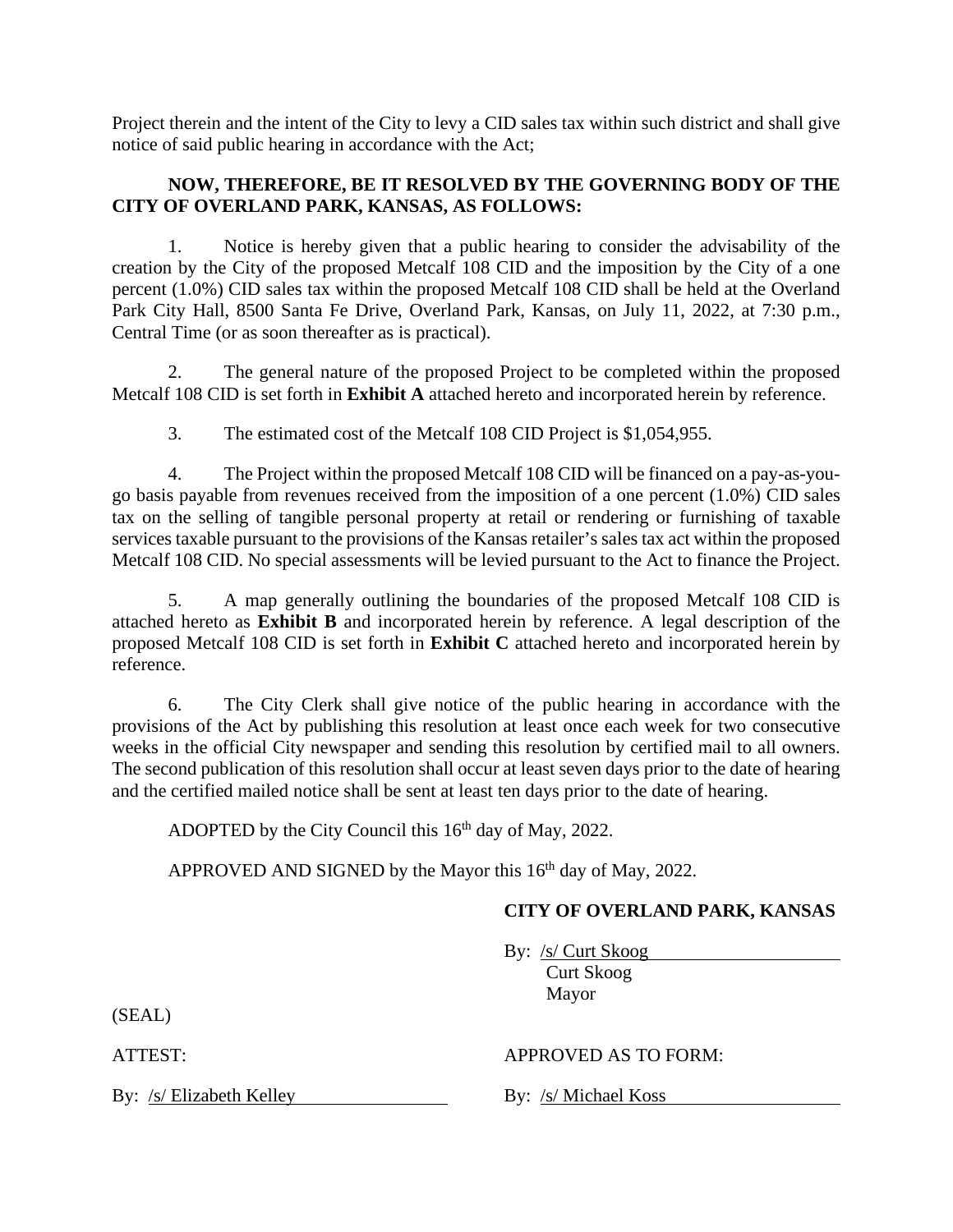Elizabeth Kelley Michael Koss

City Clerk Deputy City Attorney

#### APPROVED AS TO FORM:

By: /s/ Joseph Serrano

Joseph D. Serrano, Kutak Rock LLP Bond Counsel

## **EXHIBIT A**

#### **GENERAL NATURE OF PROPOSED METCALF 108 CID PROJECT**

The proposed CID Project consists of redevelopment of certain privately-owned property located at the northeast corner of I-435 and Metcalf Avenue within the City. The general nature of the proposed CID Project is to promote economic development within the Metcalf 108 CID, which shall all be accomplished by providing community improvement district financing in accordance with the Petition, the Act, and City of Overland Park policy to finance construction within the Metcalf 108 CID.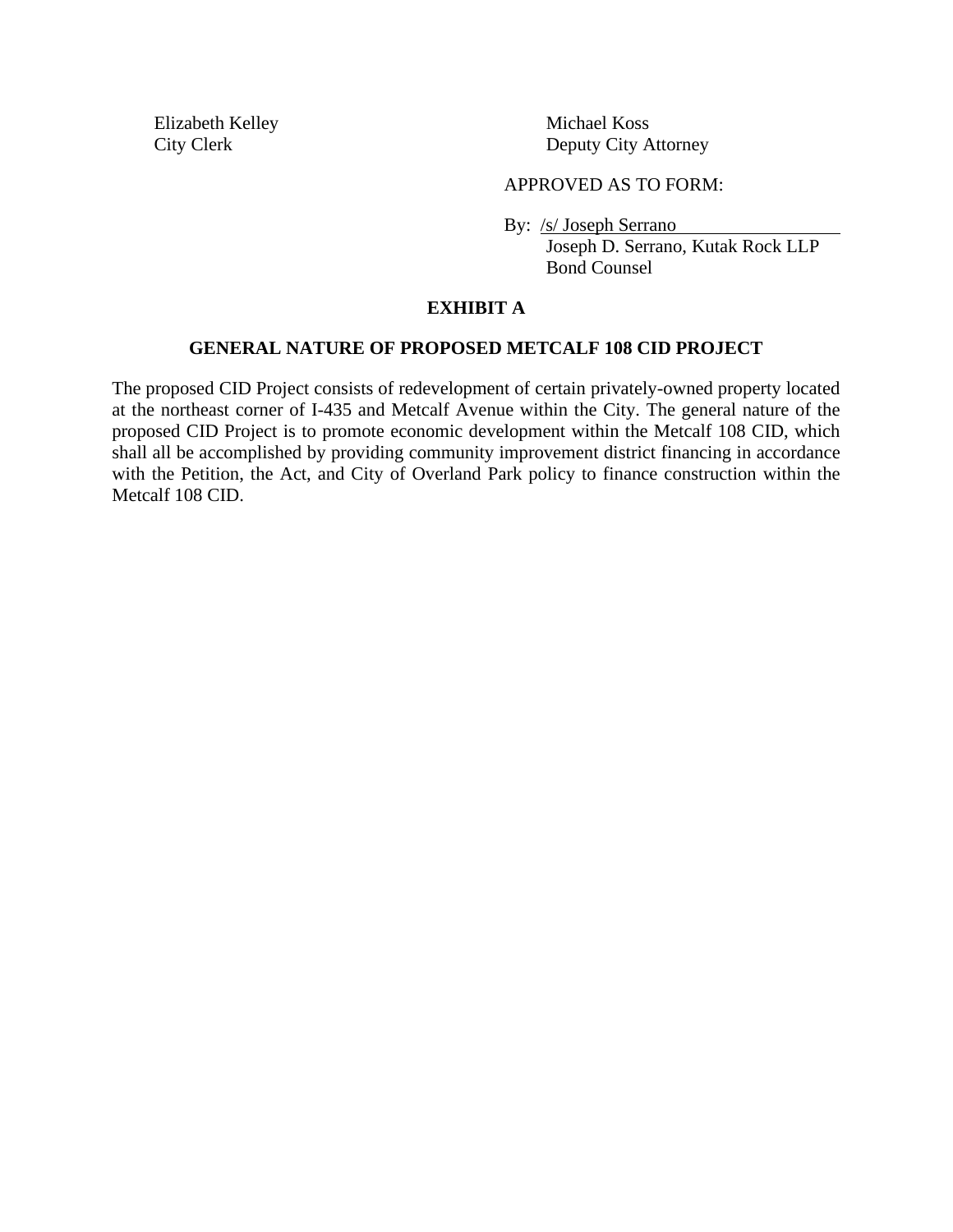# **EXHIBIT B**

## **MAP OF PROPOSED METCALF 108 CID**